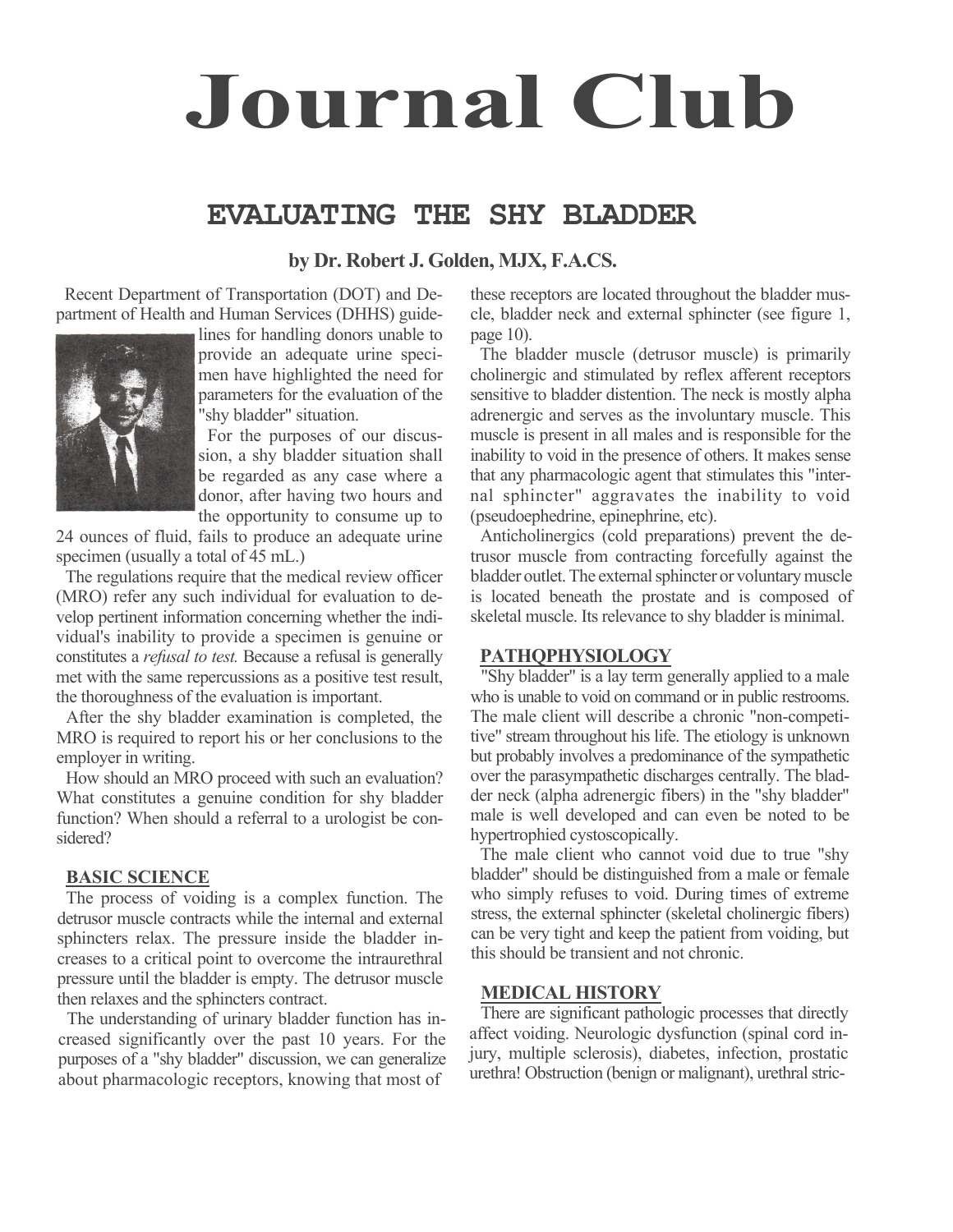#### *(Evaluating The Shy Bladder, Continued from page 8)*

tures (traumatic or infections) all can interfere with the process of voiding. If the patient's history, voiding pattern, or urinalysis suggest an organic etiology, urologic referral is indicated.

When a patient is referred to a urologist for voiding dysfunction, the medical history can be very revealing and helpful in narrowing down the differential diagnosis. If the caliber of the urine stream is variable, a true shy bladder is a possibility. A history of trauma or urethritis may indicate a stricture. A shy bladder patient may have had previous urologic instrumentation to rule out urethral stricture.

Gross hematuria, urgency, straining to start, and nocturia are associated with prostatic obstruction rather than a functional obstruction. Prostatitis, prostatic congestion and prostatic pain (prostatodynia) can cause obstruction in severe cases; however, irritation and dull pain are the predominate symptoms. A history of neurologic trauma, surgery, neurologic disorder and metabolic disease (diabetes) resulting in a neuropathy is extremely important in order to sort out the potential neurogenic bladder.

#### **PHYSICAL EXAMINATION**

The urologic physical examination of the external genitalia is usually unrevealing except for the patient with urethral meatal stenosis or stricture and the abnormal prostate. A cystoscopy, retrograde urethrogram and formal urodynamic testing (cystometrogram, flow rate, sphincter electromyography, etc.) can be employed to extensively evaluate the complicated patient

Any MRO or general physician can evaluate a client, and in most cases can differentiate between a genuine shy bladder and malingerer. If physical abnormalities or historical inconsistencies arise, referral to a urologist for further evaluation is; suggested. In either case, proper record-keeping and documentation are essential. Q

*(Dr. Robert J. Golden, M.D., F-A.C.S, is a Fellow of the American College of Surgeons and a Diplomate of the American Board of Urology. He is in private practice in Spokane, WA)*